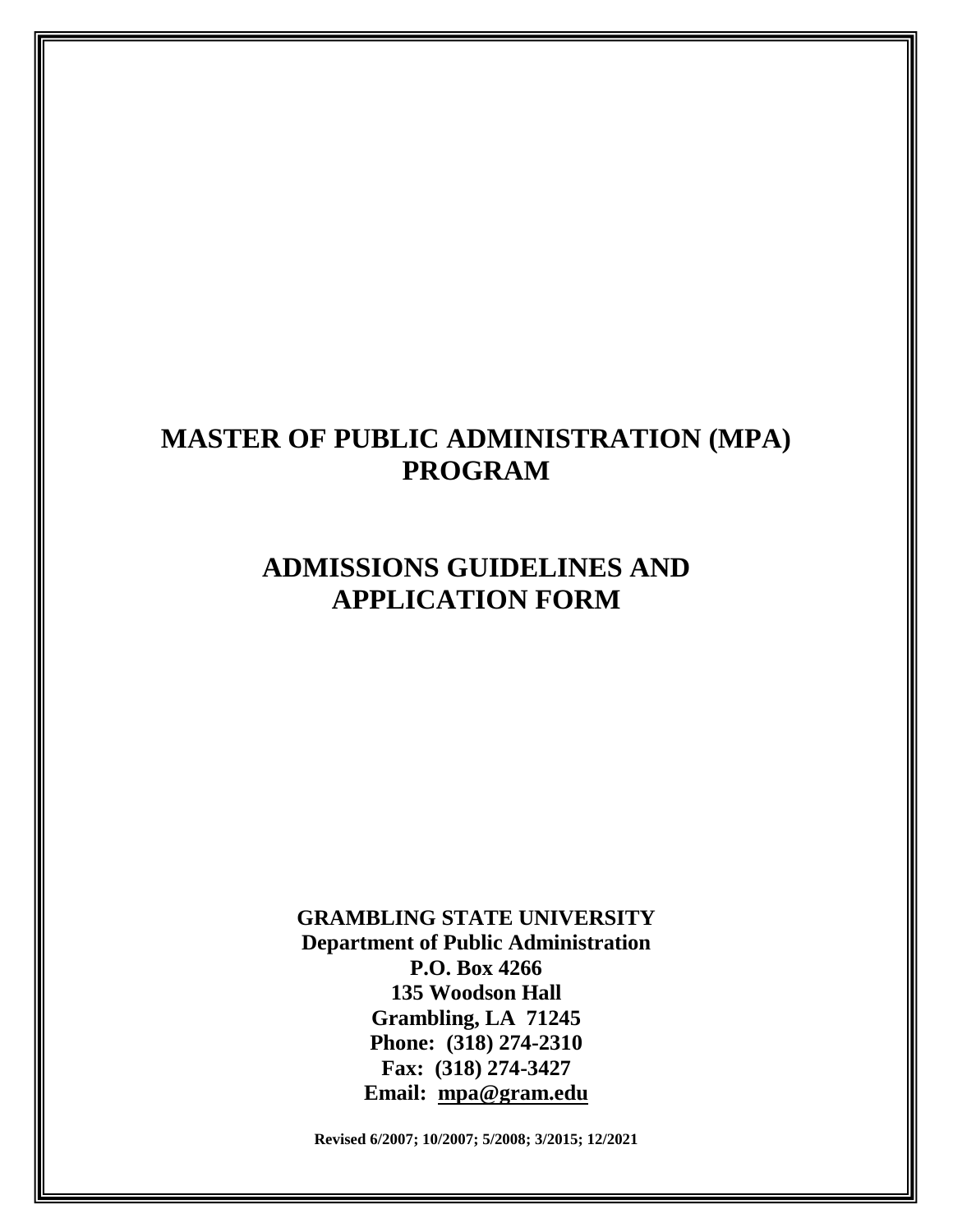## **THE MASTER OF PUBLIC ADMINISTRATION (MPA) PROGRAM at GRAMBLING STATE UNIVERSITY**

## **Mission and Overview of the MPA Program**

The mission of the Master of Public Administration Program is to prepare individuals from diverse and multicultural backgrounds for administrative careers in federal, state, and local government services and other public and non-profit organizations. The MPA Program prepares its students to be critical thinkers who are capable of applying the knowledge of public administration specifically in the areas of policymaking, policy evaluation and execution with a focus on ethical conduct in public management. The Master of Public Administration Program at Grambling State University is the only accredited MPA program in north Louisiana and one of only two accredited MPA programs in the state of Louisiana.

The major objectives of the MPA Program are: (1) to provide students with the intellectual insights, professional competence, and analytical techniques that will prepare them for service in public agencies and non-profit organizations; (2) to provide in-service professionals in Louisiana and other parts of the country with the opportunity to upgrade their management skills and administrative training, thereby enhancing their possibilities for career advancement and concurrently increasing their understanding of local governance, public finance and human resource management.

The Department of Political Science and Public Administration offers the following graduate degree: Master of Public Administration (MPA) with a concentration in one of four areas:

- Public Management
- State and Local Government
- Human Resource Management
- Health Services Administration

Students who are accepted into the MPA Program must complete core courses and specialty courses in at least one area of concentration.

#### **Admission into the MPA Program**

Admission into the MPA Program is a two-fold process. First, the applicant must apply for admission to the School of Graduate Studies and Research. Those applying for admission to the School of Graduate Studies must:

 Submit a completed [application for graduate admission.](http://www.gram.edu/gradstudies/docs/GSApplication07.pdf) Applications may be obtained online at: **<http://www.gram.edu/gradstudies/resource.asp>** or you may contact the School of Graduate Studies & Research at the address and phone number below:

> School of Graduate Studies & Research GRAMBLING STATE UNIVERSITY P. O. Box 4239 Grambling, LA 71245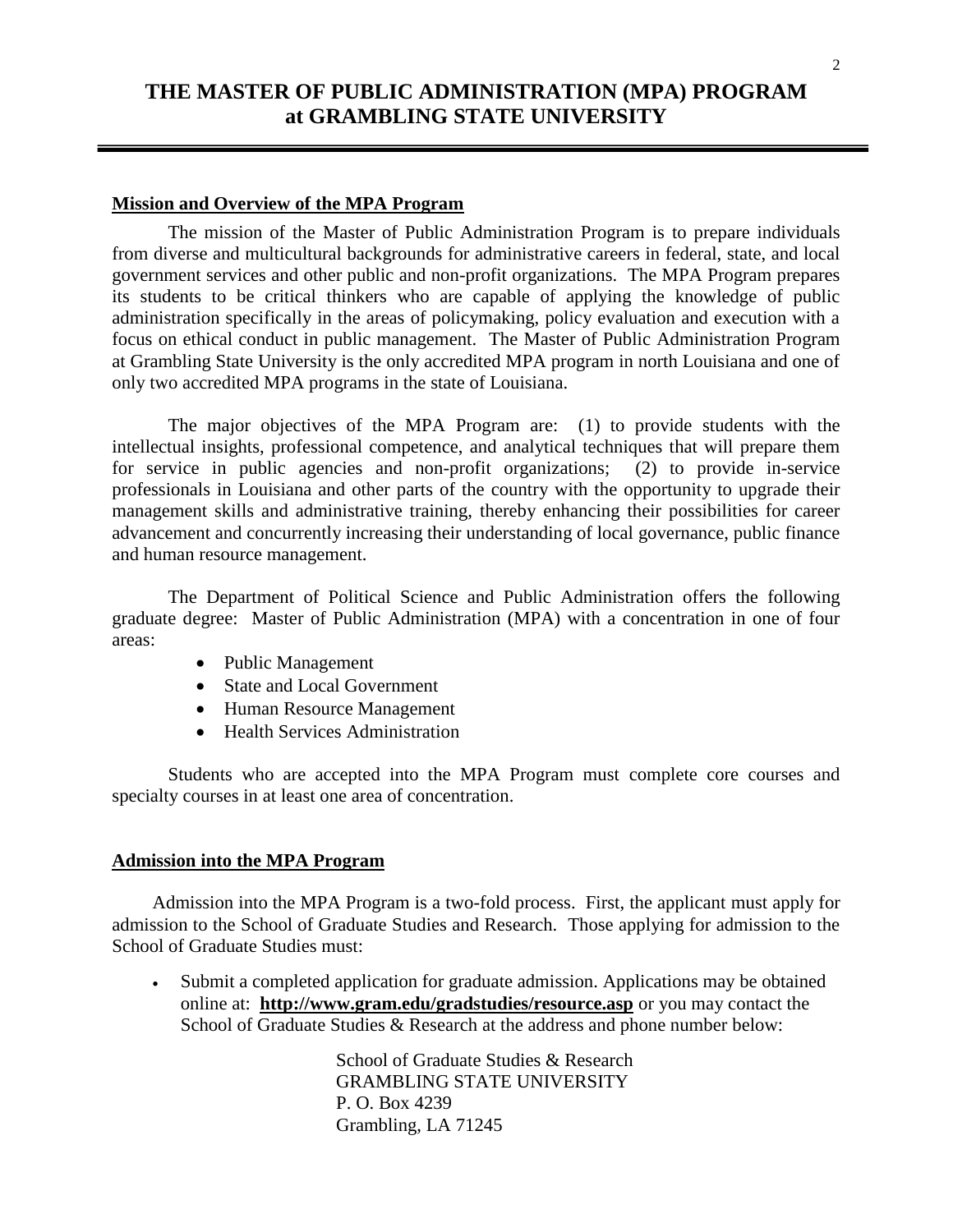Phone: (318) 274-2457 Fax: (318) 274-7373

- Submit a \$20.00 application fee. Fee must be in the form of a money order or cashier's check. International students must submit a \$30.00 application fee.
- Hold a Bachelor's degree from a regionally accredited college or university.
- Submit official transcript(s) of ALL work completed at each college or university attended (including GSU).
- Submit three letters of recommendation (to be sent directly from the sources).
- Submit official GRE/GMAT scores. Scores must not be more than five years old.
- International Students must submit Test of English as a Foreign Language (TOEFL) scores.

The due date for submitting applications to the School of Graduate Studies and Research is as follows**: Fall Semester---July 1st**; **Spring Semester December 1st**; **Summer Session---May 1 st .**

University regulations covering such policies as General Admission into the Graduate School, Admission to Candidacy, English Proficiency, Fees, Expenses and Refunds, Probation, Appeals, and Suspensions, Residency Requirements, Statute of Limitations, Grade Point Average and any other related area of graduate study will apply to graduate students in the MPA Program except in those areas where the Department of Political Science and Public Administration has been given jurisdiction to establish departmental-level policies.

Once accepted into the School of Graduate Studies & Research, a separate application must be completed and submitted to the Master's of Public Administration (MPA) Program. Acceptance into the School of Graduate Studies and Research is not an automatic acceptance into the MPA Program. Similarly, the completion and submission of all application materials for the MPA Program does not guarantee acceptance. It is strongly suggested that the MPA applicant submit materials to the School of Graduate Studies & Research based upon criteria of the MPA Program from the outset. All materials should be submitted simultaneously to the School of Graduate Studies & Research, except for the "Masters of Public Administration (MPA) Application Form" and the "Statement of Purpose for Graduate School" which should be mailed directed to the Department of Political Science and Public Administration. Applicants to the MPA program must meet the following criteria:

- **Acceptance in the School of Graduate Studies & Research**;
- **Hold a Bachelor's degree from a regionally accredited college or university in Government, Political Science, or Public Administration.**

Students who do not hold a Bachelor's degree in one of the fields listed above may be considered for admission into the MPA Program on a "conditional basis." Such students, if accepted, will be required to complete PA 523, "Graduate Writing Workshop", PA 500 "Principles of Public Administration "during their initial semester of enrollment. Students must earn a "B" or above on all graduate course work.

## **Have a 3.0 overall cumulative grade point average on a 4.0 scale.**

GPA is calculated on all undergraduate courses attempted and completed. Applicants must submit official copies of transcripts of all undergraduate coursework to the School of Graduate Studies and Research. Students whose overall cumulative GPA falls between 2.9 and 2.5 *may be considered for admission* into the MPA Program on a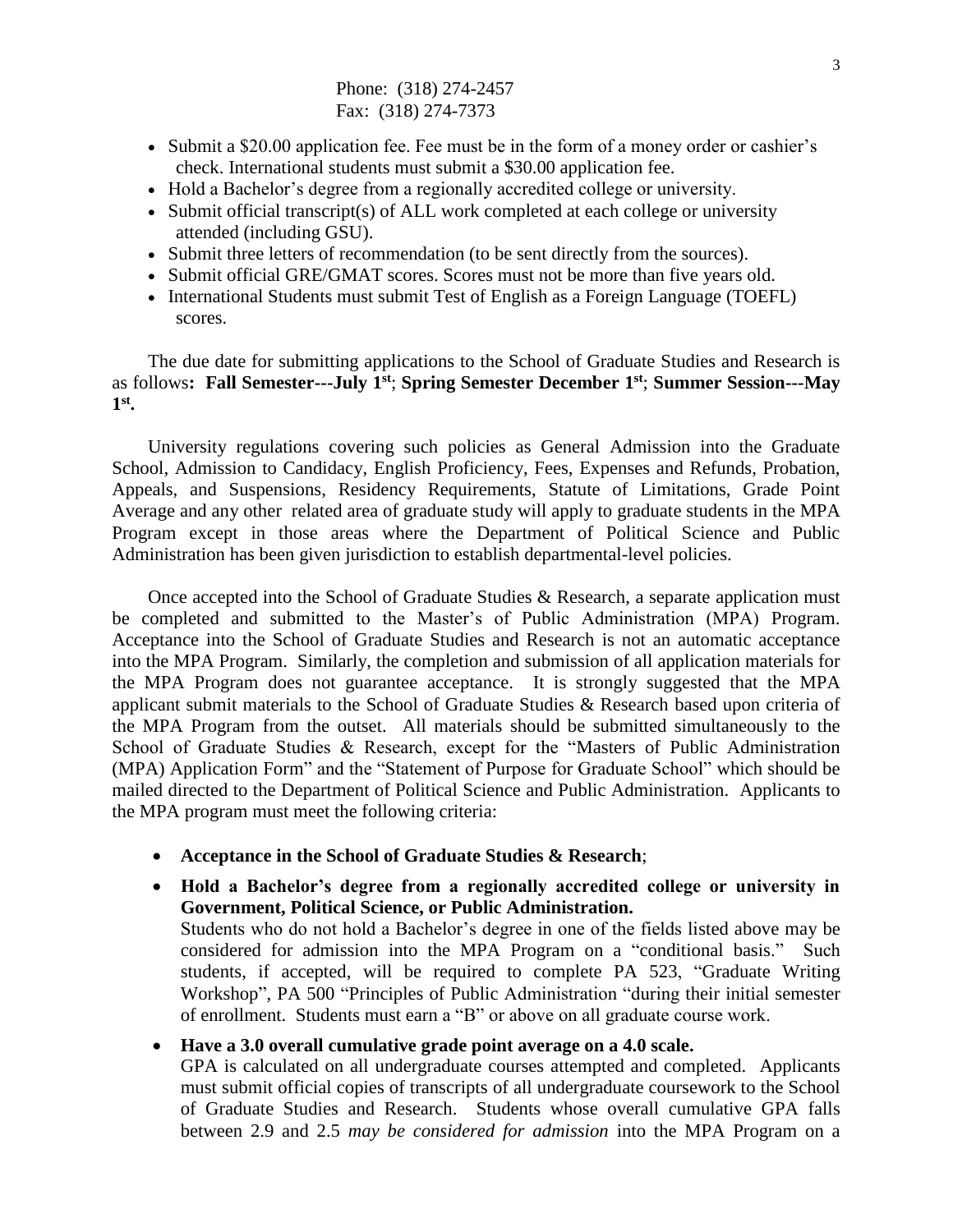"conditional basis." Such students, if accepted, will be required to limit their MPA coursework to six hours by completing PA 500 "Principles of Public Administration" and PA 523 "Graduate Writing Workshop." Students who are admitted on a "conditional basis" because of the GPA requirement must make a "B" or above on all graduate course work. *Applications will not be considered without official transcripts.*

- **Submit GRE (Graduate Records Examination) or GMAT (Graduate Management Admissions Test) to Grambling State University before or at the time of applying.**  The GRE or GMAT scores must not be more than five years old and must be completed *before* applying to the MPA program. Applicants should have a GRE score of at least 600 (combine Verbal and Qualitative). Applicants who have not taken the GRE or GMAT before applying to the MPA Program *may be considered for admission*  into the MPA Program on a "provisional basis." Students admitted on a provisional basis for the lack of GRE/GMAT scores must, in accordance with Graduate School policy, submit test scores within one semester or have their registration canceled without refund of fees.
- **Three completed "Recommendation Forms" and three Letters of Recommendation, two of which must be from faculty members with whom the student has taken classes.**

Letters from previous faculty members must address the applicant's intellectual ability in terms of analytical and reasoning skills, the capacity and initiative to complete graduate level work and the applicant's communication and interpersonal skills. The third letter may be from a current or former employer, supervisor, or any other person in a professional capacity who can comment on your intellectual ability, work habits, character, and volunteer or community experience. Letters should be specific and detailed as opposed to general and vague. Letters from relatives, friends, personal acquaintances, and elementary and high school teachers will not be accepted. All letters must be typed on official letterhead and submitted, along with the Recommendation Forms, in a sealed envelope in which the signature of the Recommender is written across the flap of the envelope. Recommendation Forms and Letters must be mailed directly from the sources to the School of Graduate Studies and Research. Recommendation Forms are included in this packet. They may also be obtained from the School of Graduate Studies. *Applications will not be considered without all three Recommendation Forms and Letters.*

 **Complete the "Masters of Public Administration (MPA) Application Form" which includes writing a "Statement of Purpose for Graduate School."** 

The MPA Application Form can be found in the "MPA Admissions Guidelines and Application Form" booklet. You may also obtain a copy from the Department of Political Science and Public Administration, 135, Woodson Hall, or by calling (318) 274-2310.

**Exhibit Intellectual Maturity and Initiative**

Graduate level work requires intellectual maturity and curiosity, emotional stability, initiative, and dependability. Students who are accepted into the MPA Program must have a desire to grow and develop as a student, scholar and practitioner in the field of Public Administration.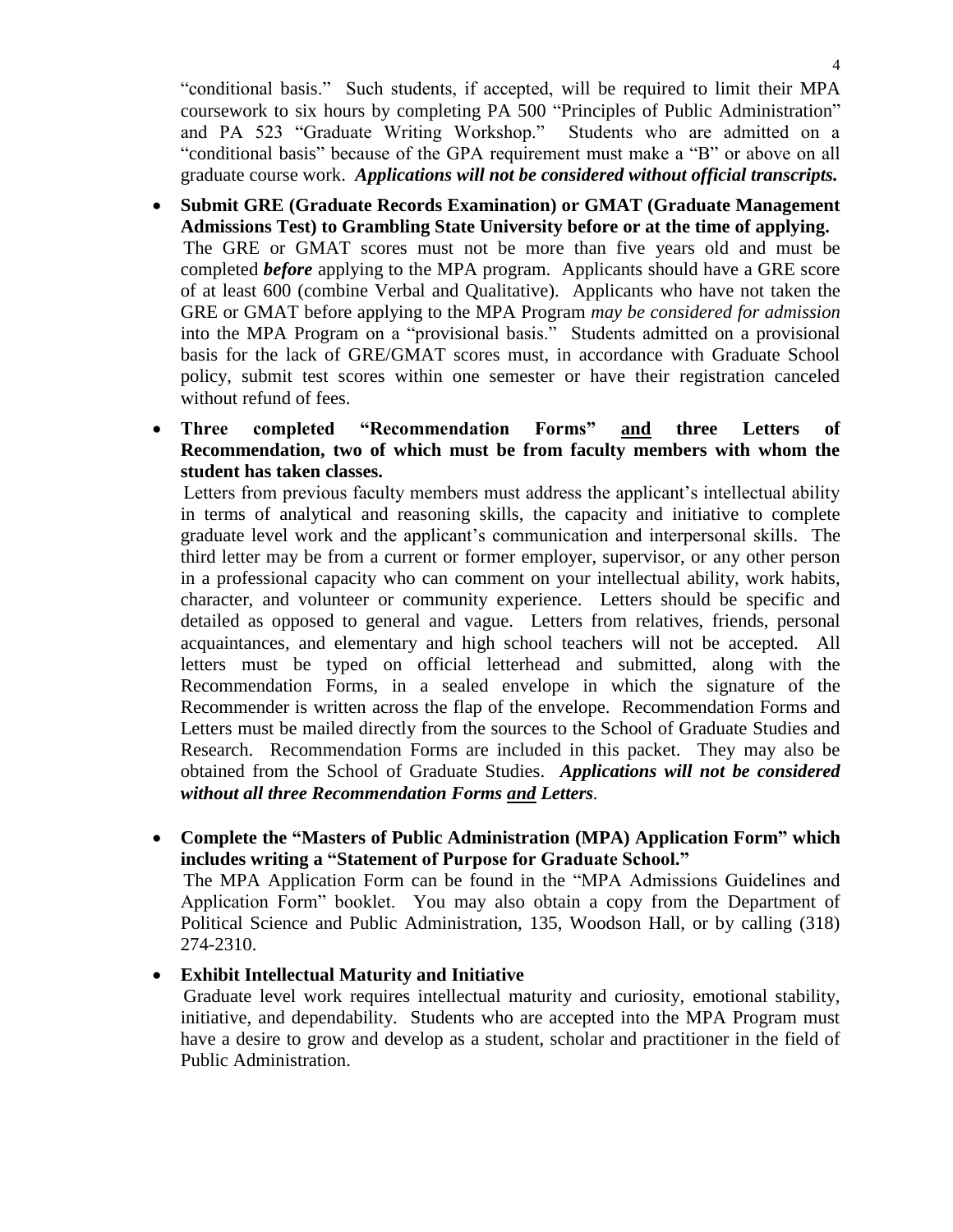## **Admission Status**

Admission into the MPA Program is very competitive and is determined by the MPA Admissions Committee after a careful review of the Application for Admission and supporting materials. Students who are accepted into the MPA Program will be admitted as a "regular degree-seeking student," a "provisional degree-seeking student," or a "conditional degreeseeking" student. Non-degree seeking students who have taken courses in the MPA Program may apply for admission through the admissions process outlined above. In cases where nondegree seeking students are admitted into the MPA Program, it should be noted that only twelve semester hours of non-degree graduate credit will be applied toward the MPA and only with the approval of the Advisor, the Director of the MPA Program and the Head of the Department of Political Science and Public Administration. The completion of MPA graduate courses as a nondegree seeking student does not guarantee admission into the MPA Program. The admission categories for MPA students are explained below:

Regular Admission

- *Meets all requirements for Admission into the Graduate School*
- *Holds a Bachelors Degree in Government, Political Science or Public Administration*
- *Has a 3.0 overall cumulative GPA*
- *Has submitted scores of the GRE/GMAT*
- *Has submitted three appropriate Recommendation Forms with attached Letters of Recommendation*
- *Has submitted MPA application Form along with Statement of Purpose for Graduate School*

Provisional Admission

*Meets all the requirements of Regular Admission except the submission of GRE/GMAT scores.*

Conditional Admission

- *Granted to students with GPA's between 2.9 and 2.5. Coursework is limited to six specific hours (PA 505 and PA 523).*
- *Granted to students who do not have a Bachelor's Degree in Government, Political Science or Public Administration. Coursework is limited to nine specific hours (PA 505, PA 523 and PA 500).*

### **Registering for Courses**

Once a student has been admitted into the MPA Program, he or she must enroll in MPA courses during the semester of admittance. Students who enroll in other courses during the semester in which they gained admittance into the MPA Program will be dismissed from the program. Likewise, students who enroll in other graduate level courses in any subsequent semester after admittance into the MPA Program and have not taken at least nine semester hours in Public Administration over a two semester period (excluding summer) will be dismissed from the program. The MPA Program views such cases as an official declination for pursuing graduate work for the MPA. Once dismissed, the student may re-apply via the regular admissions process. Under certain extenuating circumstances, an admitted student may defer enrollment by making a request for deferment in writing to the Department Head before the first day of class begins. The deferment may not extend beyond one semester. If after one deferred semester the admitted student fails to enroll in appropriate MPA courses, he or she will be dismissed from the Program.

All students who are admitted into the MPA Program must submit a Proposed Plan of Study. The Proposed Plan of Study is completed in consultation with the Advisor. Students admitted on a "Conditional Basis" must enroll in the courses outlined in their Acceptance Letter.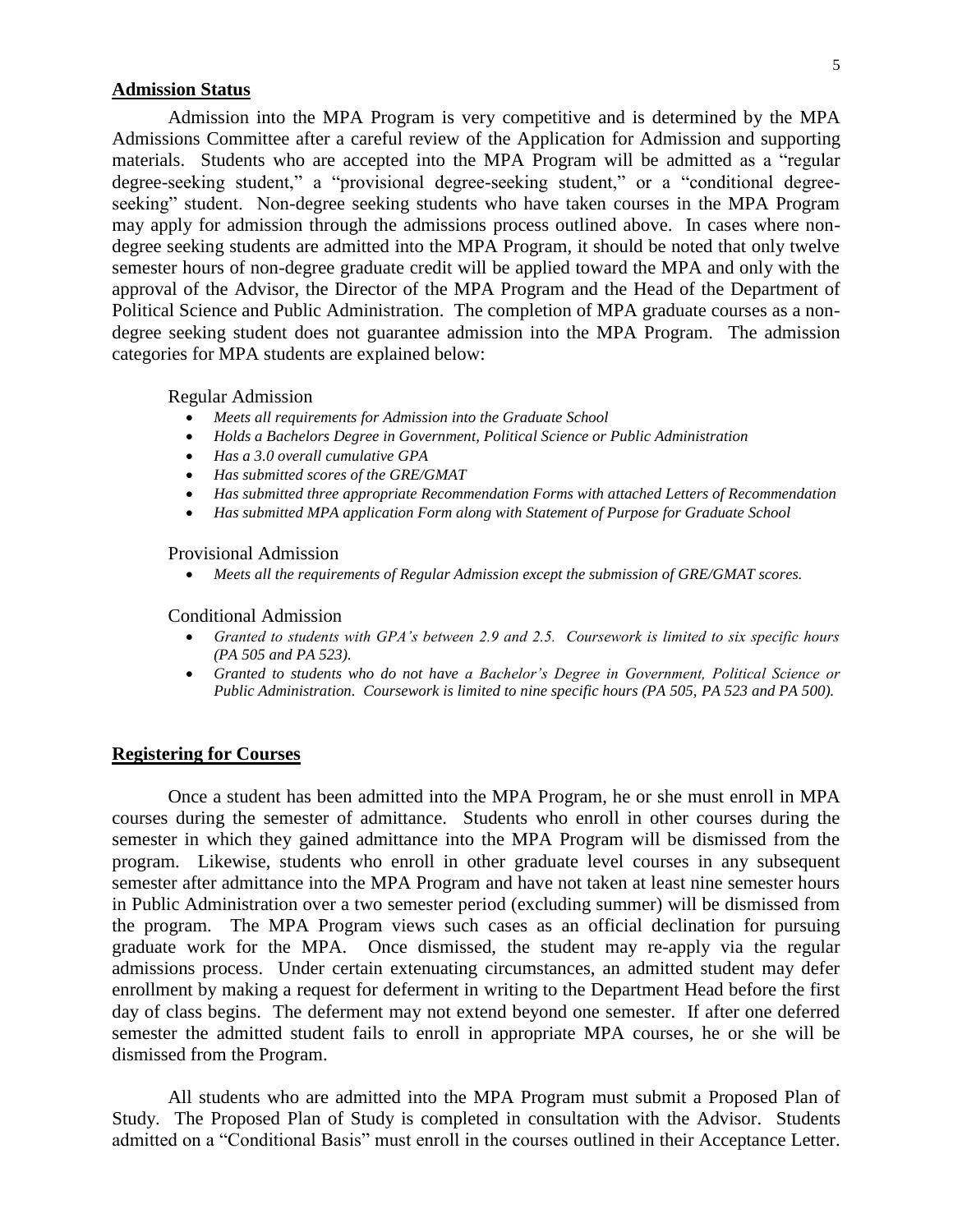Failure to meet the conditions for enrollment during the initial semester of enrollment will result in disciplinary action that may include dismissal from the program. Approved Proposed Plans of Study must be submitted to the School of Graduate Studies and Research before the end of the first semester.

## **Statute of Limitations**

In accordance with the School of Graduate Studies and Research, "students must complete the requirements for the master's degree within six years after admission to a degree program if they are full-time. Part-time students may take up to eight years." "Courses taken six years prior to being admitted in a graduate program, whether at Grambling State University or at another university, cannot be accepted for credit toward a degree."

### **Previously Enrolled MPA Students**

Students who were once admitted into the MPA Program and transferred out of the program to complete graduate work in another program must re-apply via the regular admissions process. Previous admission and completion of MPA course work does not guarantee readmission into the Program. All previously completed course work must fall within the requisite statute of limitations.

#### **Curriculum in the MPA Program**

A minimum of 45 credit hours is required for the MPA degree, including at least 12 credit hours in an Area of Concentration, 3 elective hours and the completion of an Administrative Internship. Although it is not a requirement, a student may choose to specialize in more than one concentration area. However, each specialization requires 12 hours or 4 threecredit courses in the specialization area. If a student opts for a "dual concentration," both concentration areas must be clearly indicated on the Proposed Plan of Study and the student must take the Comprehensive Examination in both Areas of Concentration. Once a student decides to pursue a dual concentration (i.e., declared on the Plan of Study with appropriate approvals), he or she may opt out of the dual concentration only under these circumstances: (1) after completing and submitting a "Request for Change on Plan of Study" and (2) before sitting for any portion of the Comprehensive Examination. A student may not sit for any portion of the Comprehensive Examination and then change the area of concentration or opt out of a dual concentration.

For those student who choose dual concentrations, it is important to note that "overlap" courses will count only once for any one of the two concentration areas. Overlap courses are courses that fall under two or more Areas of Concentration.

In addition to the course work, a student must pass a written Comprehensive Examination in the Core Area and in the chosen Area of Concentration. Eligibility requirements for the Comprehensive Exam are set forth in the "Policies and Procedures for the Administration and Evaluation of the Comprehensive Examination" guidelines. Students who wish to pursue doctoral level training or who wish to engage in independent, original research may also write a Master's Thesis. A student must have an overall 3.0 GPA. MPA students must have a "B" or above in all core and concentration courses.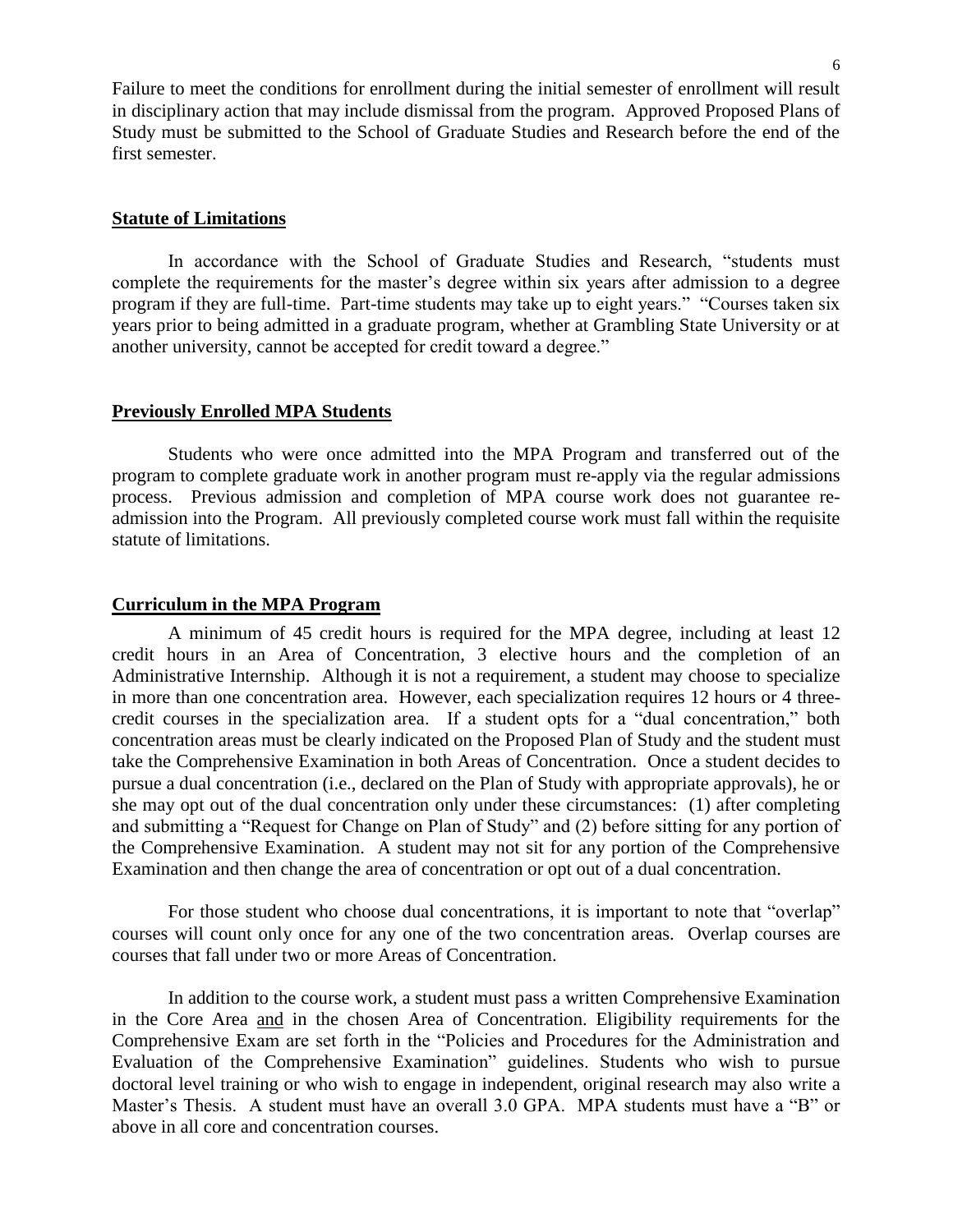#### **Core Courses**

## **Areas of Concentration**

Students must complete at least four specialty courses in an Area of Concentration. Within each field, there is a sequence of courses designed to provide each student with specialized knowledge and skill-sets. Such courses should be taken in the chronological order recommended by the Advisor. Moreover, each Area of Concentration has a required introductory course that should be taken before enrolling in other specialty courses or in conjunction with other specialty courses. The four Areas of Concentration and the required course for each area are listed below:

- Public Management Required: PA 520 *Public Policy and Program Evaluation*
- State and Local Government Required: PA 520 *Public Policy and Program Evaluation*
- Human Resource Management Required: PA 525 *Human Resources Policy Formation & Administration*
- Health Services Administration Required: PA 540 *Introduction to Health Service Problems*

#### **Concentration in Public Management**

- PA 513 Administrative Law<br>PA 514 City Management
- **City Management**
- PA 515 Intergovernmental Administration
- PA 516 Taxation and Revenue Policy
- PA 517 Administrative Behavior
- PA 518 Women & Minorities in State and Local Government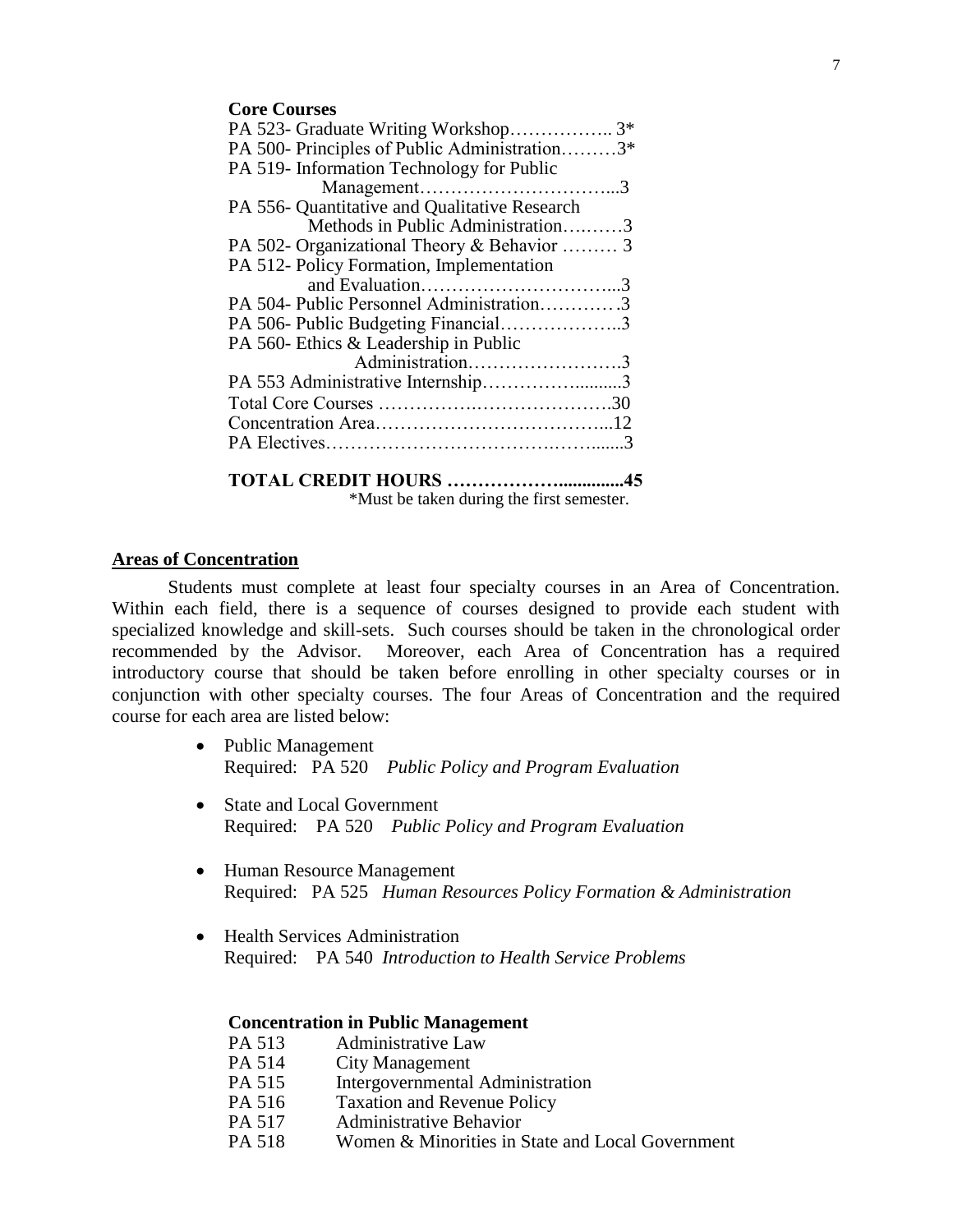- PA 520 Public Policy and Program Evaluation\*
- PA 521 Topical Seminar in Public Policy

**\***Required Course

## **Concentration in State & Local Government Administration**

- PA 510 Admin. State and Local Government
- PA 513 Administrative Law
- PA 514 City Management
- PA 515 Intergovernmental Administration
- PA 516 Taxation and Revenue Policy<br>PA 517 Administrative Behavior
- Administrative Behavior
- PA 518 Women and Minorities in State and Local Govt.
- PA 520 Public Policy and Program Evaluation**\***
- PA 531 Fiscal Mgmt. for State/Local Government

**\***Required Course

## **Concentration in Human Resource Management**

- PA 522 Performance Appraisal<br>PA 524 Labor Mgmt. and Colle
- Labor Mgmt. and Collective Bargaining
- PA 525 Human Resources Policy Formation and Administration**\***
- PA 527 Human Resources Management
- **\*** Required Course

#### **Concentration in Health Services Administration**

- PA 540 Introduction to Health Service Problems\*
- PA 541 Contemporary Health Services Issues
- PA 542 Public Health Management
- PA 543 Hospital Organization and Management
- PA 544 Issues in Health Care
- PA 546 Special Topics in Public Health
- PA 547 Law and Public Health
- \*Required Course

## **ELECTIVE COURSES\*\***

- PA 505 Proseminar in American Government and Public Policy**†**
- PA 507 Independent Study\*\*\*<br>PA 523 Graduate Writing Wor
- PA 523 Graduate Writing Workshop**†**
- **Group Dynamics in Organizations**
- PA 552 International Organization Administration
- PA 565 Special Topics in Public Administration\*\*\*
- \*\*Not an exhaustive list. See Departmental Advisor for other elective courses.
- \*\*\*This course cannot be used as a substitute for a core course.

**†**Required for students admitted on a conditional basis. See Department for details.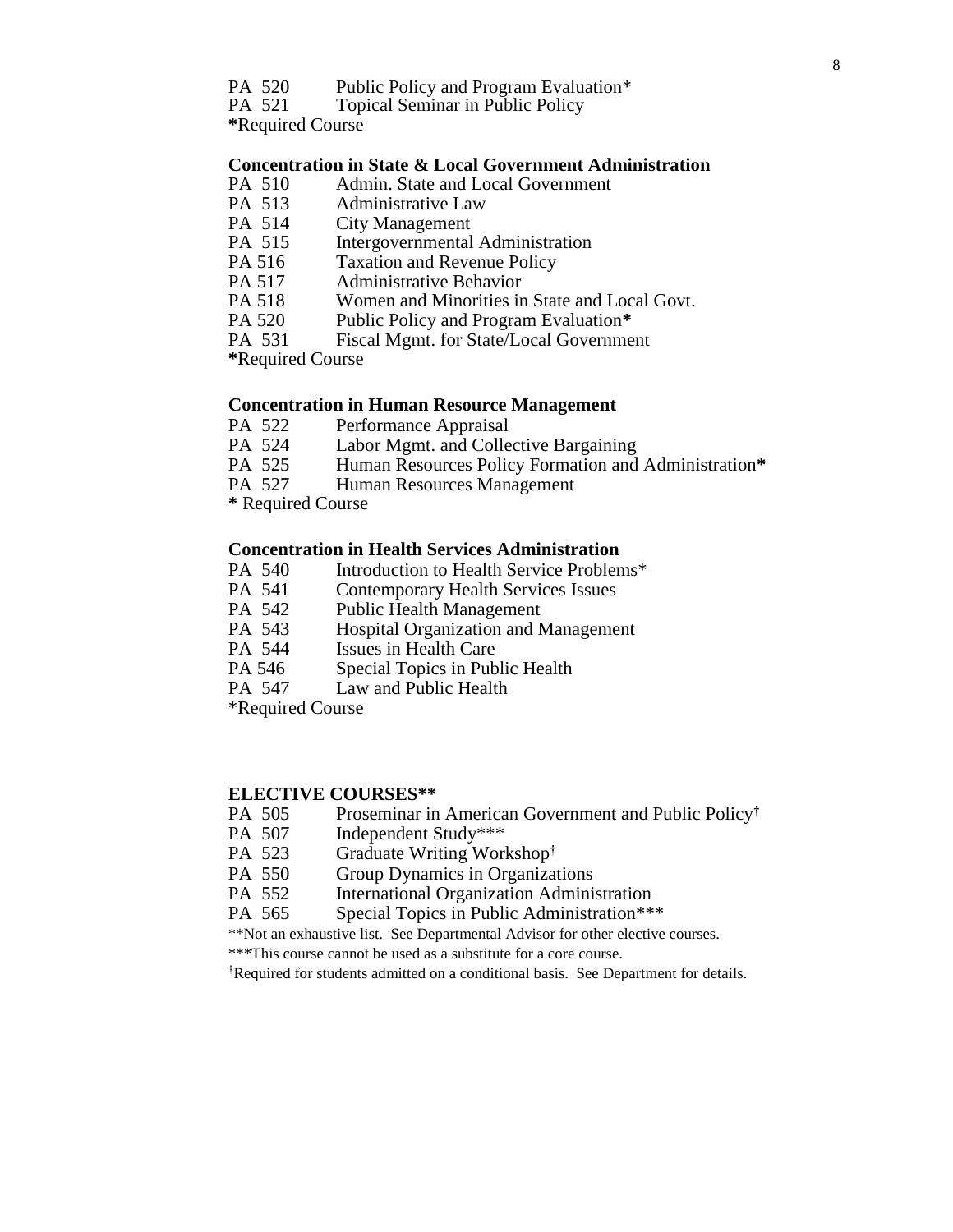## **Graduate Assistantships**

Graduate Assistantships are available in the Department of Political Science and Public Administration. Stipends are set by the School of Graduate Studies and Research. Graduate Assistants must be enrolled full time (a minimum of nine semester hours or graduate credit) during any semester in which they hold an assistantship. To be eligible for an assistantship, the applicant must have a minimum GPA of 3.0 on all undergraduate work and "regular admission" status. Currently enrolled graduate students are eligible for a graduate assistantship if they have an overall 3.0 GPA on all graduate coursework and have "regular admission status." Applications for Graduate Assistantships may be obtained from the Department of Political Science or the School of Graduate Studies and Research.

#### **Graduate Organizations**

The Master of Public Administration Association (MPAA) is the main co-curricular organization for MPA students. The organization elects officers and as a group coordinates activities and events for the benefit of MPA students. A faculty member serves as the organization's sponsor and liaison. In addition to the MPAA, the Health Services Administration Club is open to students in Health Services.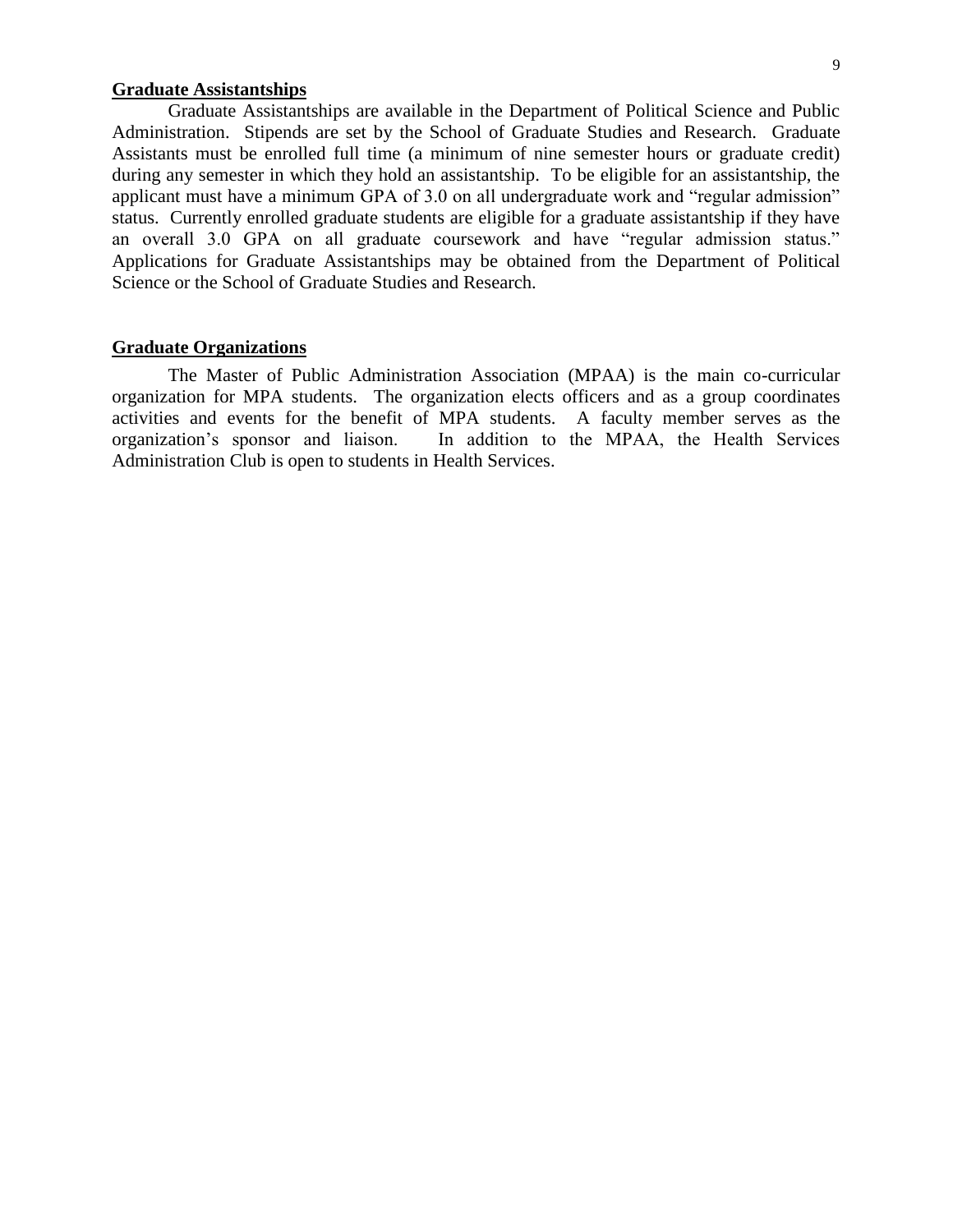## **MPA FACULTY AND STAFF**

## **Dr. Lemmy Akoma, MPA Director/Professor**

Dr. Akoma holds the Ph.D. in Public Administration and Political Science from Texas Tech University, and the MPA and the B.S. in Public Affairs from Texas Southern University. He has taught in the MPA program since 1990, and teaches courses in both Health Service Administration and Human Resource Management specializations. Dr. Akoma has presented scholarly papers at many National and International conferences, and has a strong research interest in Healthcare Financing and International Development Administration. Dr. Akoma is also the Coordinator of Internships within the MPA Program.

## **Dr. Nasir Ahmed, Professor**

Dr. Ahmed has taught in the MPA program since 1990. Before coming to GSU, he taught at the University of Tennessee and the University of Mississippi. Dr. Ahmed teaches public budgeting, ethics and accountability, administrative law, and other courses related to state and local government. He has published two books and numerous articles in various platforms around the world. His research interest is in the area of public finance and international economy. Dr. Ahmed appears regularly as a columnist for the local print media and at internet cites. He is actively engaged in bringing students to the challenges of becoming a thinking and pro-active citizen.

## **Dr. Charles Mitchell, Professor**

Dr. Mitchell received the Ph.D. in Political Science from The University of Tennessee – Knoxville concentrating in the area of Public Administration. He received the M.A.P.A. from the University of Iowa, Iowa City, Iowa. Courses taught at GSU include, American National Government, Elementary Statistics, Comparative Government-West Europe, Research Methods in Social Sciences, Research Methods and Data Analysis, Statistics, and Computer Analysis. Dr. Mitchell has participated in several paper presentations both nationally and internationally. He has published in a number of refereed journals, books and other publications.

## **Dr. Sarah D. Dennis, Associate Professor**

Dr. Dennis recently received the Ph.D. in Urban Higher Education, concentrating in the areas of public policy, urban planning and business from Jackson State University. She received the MPA degree from Grambling State University, concentrating in public management. She has served as a faculty member and as administrative coordinator since 1994. Currently, Dr. Dennis teaches state and local government, ethics in public service, public policy development, introduction to public administration and american national government. Her dissertation study is entitled "A Study of Faculty-to-Faculty Mentoring Experiences at Two Historically Black Universities".

## **Ms.Regina White, Administrative III**

Ms. White has a Bachelor's Degree in Psychology from Grambling State University (GSU). She has worked in many capacities since 1996 here at GSU. While working here she has assisted with two (2) grants the MARC Grant and the Suicide Prevention Grant. Ms. White started with the Public Administration Department in 2015 as an Administrative HI.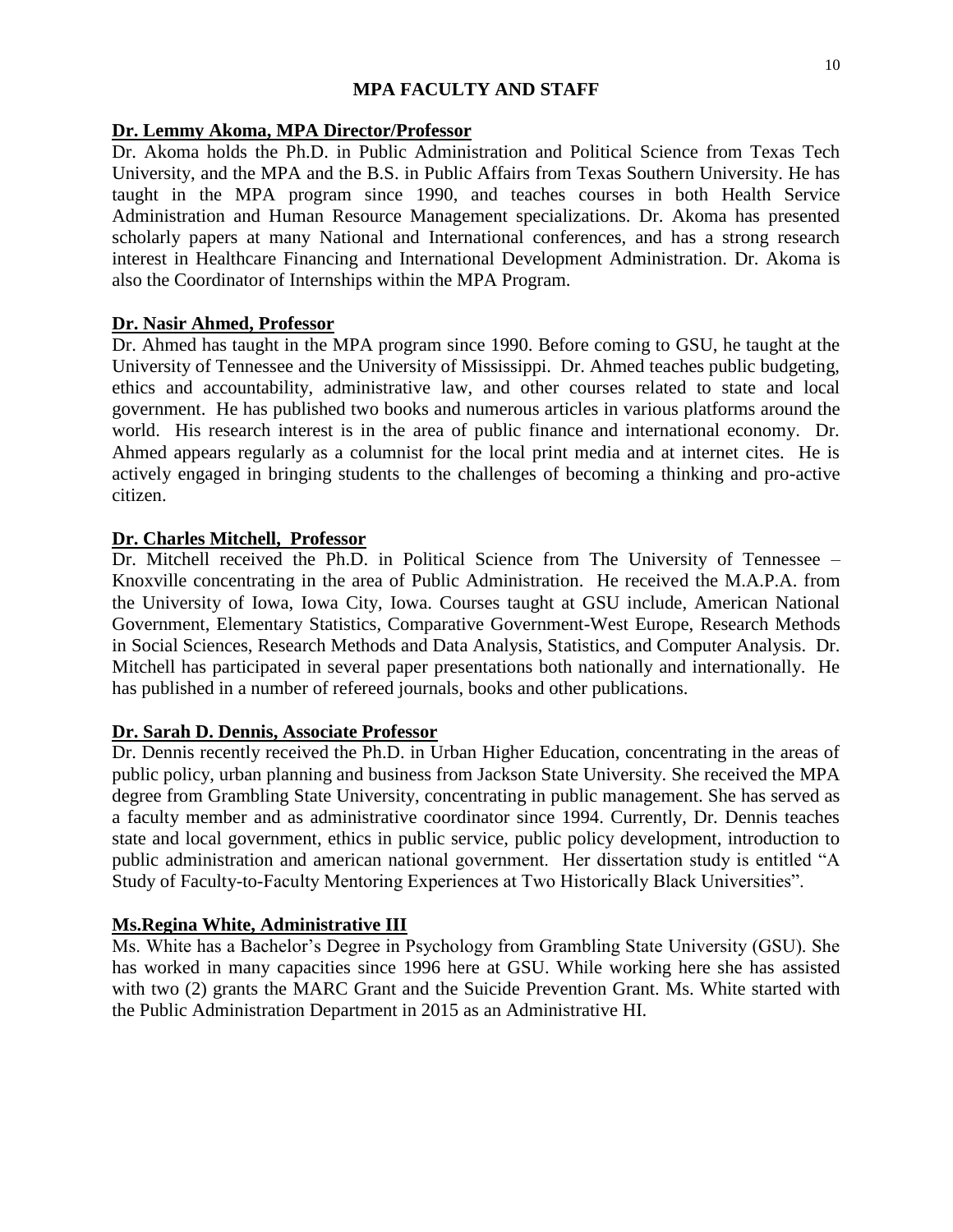|                                                                                                                                                                                    | <b>MASTER OF PUBLIC ADMINISTRATION (MPA)</b><br><b>APPLICATION FORM</b><br><b>Department of Political Science and Public Administration</b> | 11                                                                                                        |
|------------------------------------------------------------------------------------------------------------------------------------------------------------------------------------|---------------------------------------------------------------------------------------------------------------------------------------------|-----------------------------------------------------------------------------------------------------------|
| Semester for which you are applying:                                                                                                                                               | (Year)                                                                                                                                      | Fall Spring Spring Summer<br>(Year)<br>(Year)                                                             |
| <b>I. Biographical Information</b>                                                                                                                                                 |                                                                                                                                             |                                                                                                           |
|                                                                                                                                                                                    |                                                                                                                                             |                                                                                                           |
| (Last)                                                                                                                                                                             | (First)                                                                                                                                     | (Middle or Initial)                                                                                       |
| (Street)                                                                                                                                                                           |                                                                                                                                             |                                                                                                           |
|                                                                                                                                                                                    | (City)                                                                                                                                      | (Zip Code)<br>(State)                                                                                     |
| (Street)                                                                                                                                                                           | (City)                                                                                                                                      | (Zip Code)<br>(State)                                                                                     |
| Home Phone: $($                                                                                                                                                                    |                                                                                                                                             | Cell Phone: $($ $)$                                                                                       |
|                                                                                                                                                                                    |                                                                                                                                             |                                                                                                           |
|                                                                                                                                                                                    |                                                                                                                                             |                                                                                                           |
|                                                                                                                                                                                    |                                                                                                                                             |                                                                                                           |
| (MM/DD/YYYY)                                                                                                                                                                       |                                                                                                                                             | (City, State/Province, Country)                                                                           |
| Are you a resident of the state of Louisiana?                                                                                                                                      | Yes                                                                                                                                         | <b>No</b>                                                                                                 |
| If you are not a U.S. citizen, please complete the following:                                                                                                                      |                                                                                                                                             |                                                                                                           |
| Permanent Resident in the U.S.                                                                                                                                                     |                                                                                                                                             | (Alien Registration Number)                                                                               |
| International with Valid Visa                                                                                                                                                      |                                                                                                                                             |                                                                                                           |
| Non-Citizen                                                                                                                                                                        |                                                                                                                                             |                                                                                                           |
| $\Box$ Male<br>Gender:<br><b>Marital Status:</b><br>Single                                                                                                                         | $\Box$ Female<br>Married                                                                                                                    |                                                                                                           |
| considered as a basis for admission.                                                                                                                                               |                                                                                                                                             | Please indicate racial or ethnic and religious information (optional): Note: This information will not be |
| U.S. African-American, not of Hispanic Origin<br>Caucasian, not of Hispanic Origin<br>Hispanic Origin (Mexican American, Puerto Rican, Cuban, Other)<br><b>African Nationality</b> |                                                                                                                                             | Asian/Pacific Islander<br>Native American or Alaskan Native                                               |
| Emergency Contact:                                                                                                                                                                 |                                                                                                                                             |                                                                                                           |
| (Name and Address)                                                                                                                                                                 |                                                                                                                                             |                                                                                                           |
| (Phone)                                                                                                                                                                            |                                                                                                                                             | (Relationship)                                                                                            |
| If admitted into the MPA Program, what Area of Concentration will you pursue?<br><b>State and Local Government</b><br><b>Health Services Administration</b><br><b>Undecided</b>    | <b>Public Management</b>                                                                                                                    | <b>Human Resources Management</b>                                                                         |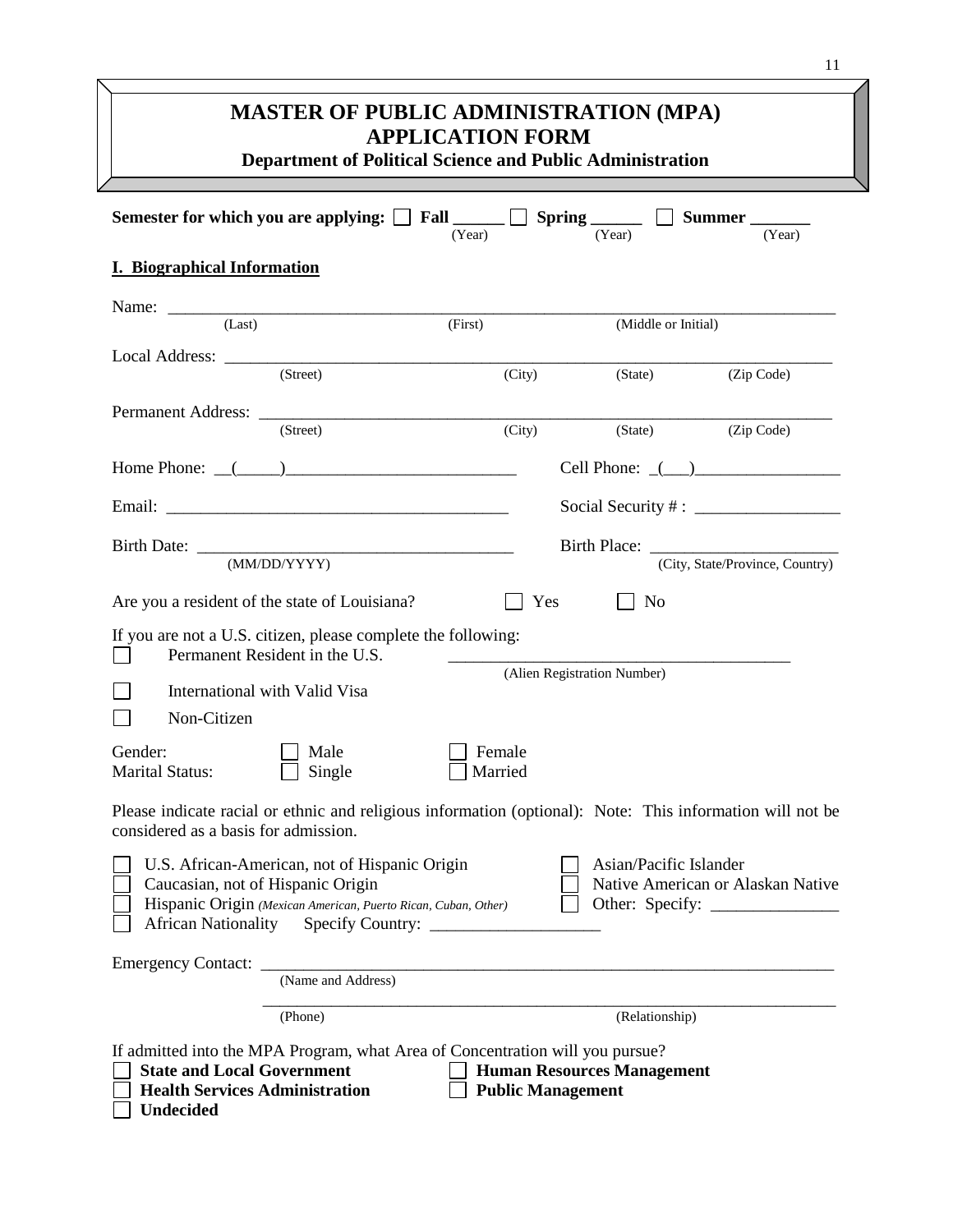#### **II. Undergraduate Information**

Name of Institution from which you earned your Bachelor's Degree:

| Location:                                                       |                                                          |                                                                                                      |                             |            |
|-----------------------------------------------------------------|----------------------------------------------------------|------------------------------------------------------------------------------------------------------|-----------------------------|------------|
| (City, State)                                                   |                                                          |                                                                                                      | (Month/Year Degree Awarded) |            |
| Major(s):                                                       | <u> 1980 - Jan James James Barnett, fransk politik (</u> | Minor:                                                                                               | Overall GPA:                |            |
|                                                                 |                                                          | List all other colleges or universities that you have attended for undergraduate and graduate study: |                             |            |
| Name of Institution                                             | Location                                                 | Dates of Attendance                                                                                  | Major                       | <b>GPA</b> |
| Name of Institution                                             | Location                                                 | Dates of Attendance                                                                                  | Major                       | <b>GPA</b> |
| <b>III.</b> Standardized Test Information                       |                                                          |                                                                                                      |                             |            |
| Have you taken the GRE or GMAT?                                 |                                                          | Yes<br>N <sub>0</sub>                                                                                |                             |            |
| If yes, did you send your scores to Grambling State University? |                                                          | Yes                                                                                                  | No                          |            |
| If yes, when were the scores forwarded?                         |                                                          | (month/year)                                                                                         |                             |            |

If no, when do you plan to take the GRE or GMAT?\*

\*NOTE: Your application may still be considered for admission without GRE or GMAT scores. However, if accepted into the MPA Program without GRE or GMAT scores, you must submit test scores within one semester or, in accordance with University policy, have your registration canceled without refund of fees. Other criteria, including overall GPA and undergraduate major, will determine the status of your admission: provisional, conditional or regular.

#### **IV. Recommendation Forms and Letters of Recommendation**

List the names and contact information of the three persons who will be forwarding Recommendation Forms **and** Letters of Recommendation on your behalf. Letters must be submitted based on the criteria stated in the *MPA Program Admissions Guidelines and Application Form* packet.

| Name of Recommender |       | Title/Position |
|---------------------|-------|----------------|
| Address             | Phone | Email          |
| Name of Recommender |       | Title/Position |
| Address             | Phone | Email          |
|                     |       |                |
| Name of Recommender |       | Title/Position |
| Address             | Phone | Email          |

 $\_$  ,  $\_$  ,  $\_$  ,  $\_$  ,  $\_$  ,  $\_$  ,  $\_$  ,  $\_$  ,  $\_$  ,  $\_$  ,  $\_$  ,  $\_$  ,  $\_$  ,  $\_$  ,  $\_$  ,  $\_$  ,  $\_$  ,  $\_$  ,  $\_$  ,  $\_$  ,  $\_$  ,  $\_$  ,  $\_$  ,  $\_$  ,  $\_$  ,  $\_$  ,  $\_$  ,  $\_$  ,  $\_$  ,  $\_$  ,  $\_$  ,  $\_$  ,  $\_$  ,  $\_$  ,  $\_$  ,  $\_$  ,  $\_$  ,  $\_$  ,  $\_$  ,  $\_$  ,  $\_$  ,  $\_$  ,  $\_$  ,  $\_$  ,  $\_$  ,  $\_$  ,  $\_$  ,  $\_$  ,  $\_$  ,  $\_$  ,  $\_$  ,  $\_$  ,  $\_$  ,  $\_$  ,  $\_$  ,  $\_$  ,  $\_$  ,  $\_$  ,  $\_$  ,  $\_$  ,  $\_$  ,  $\_$  ,  $\_$  ,  $\_$  ,  $\_$  ,  $\_$  ,  $\_$  ,  $\_$  ,  $\_$  ,  $\_$  ,  $\_$  ,  $\_$  ,  $\_$  ,  $\_$  , \_\_\_\_\_\_\_\_\_\_\_\_\_\_\_\_\_\_\_\_\_\_\_\_\_\_\_\_\_\_\_\_\_\_\_\_\_\_\_\_\_\_\_\_\_\_\_\_\_\_\_\_\_\_\_\_\_\_\_\_\_\_\_\_\_\_\_\_\_\_\_\_\_\_\_\_\_\_\_\_\_\_\_\_\_\_\_\_\_\_\_\_\_ \_\_\_\_\_\_\_\_\_\_\_\_\_\_\_\_\_\_\_\_\_\_\_\_\_\_\_\_\_\_\_\_\_\_\_\_\_\_\_\_\_\_\_\_\_\_\_\_\_\_\_\_\_\_\_\_\_\_\_\_\_\_\_\_\_\_\_\_\_\_\_\_\_\_\_\_\_\_\_\_\_\_\_\_\_\_\_\_\_\_\_\_\_

## **V. Academic Honors and Awards\***

List any academic honors or awards you have received. \*(You may also attach a Resume' or VITA)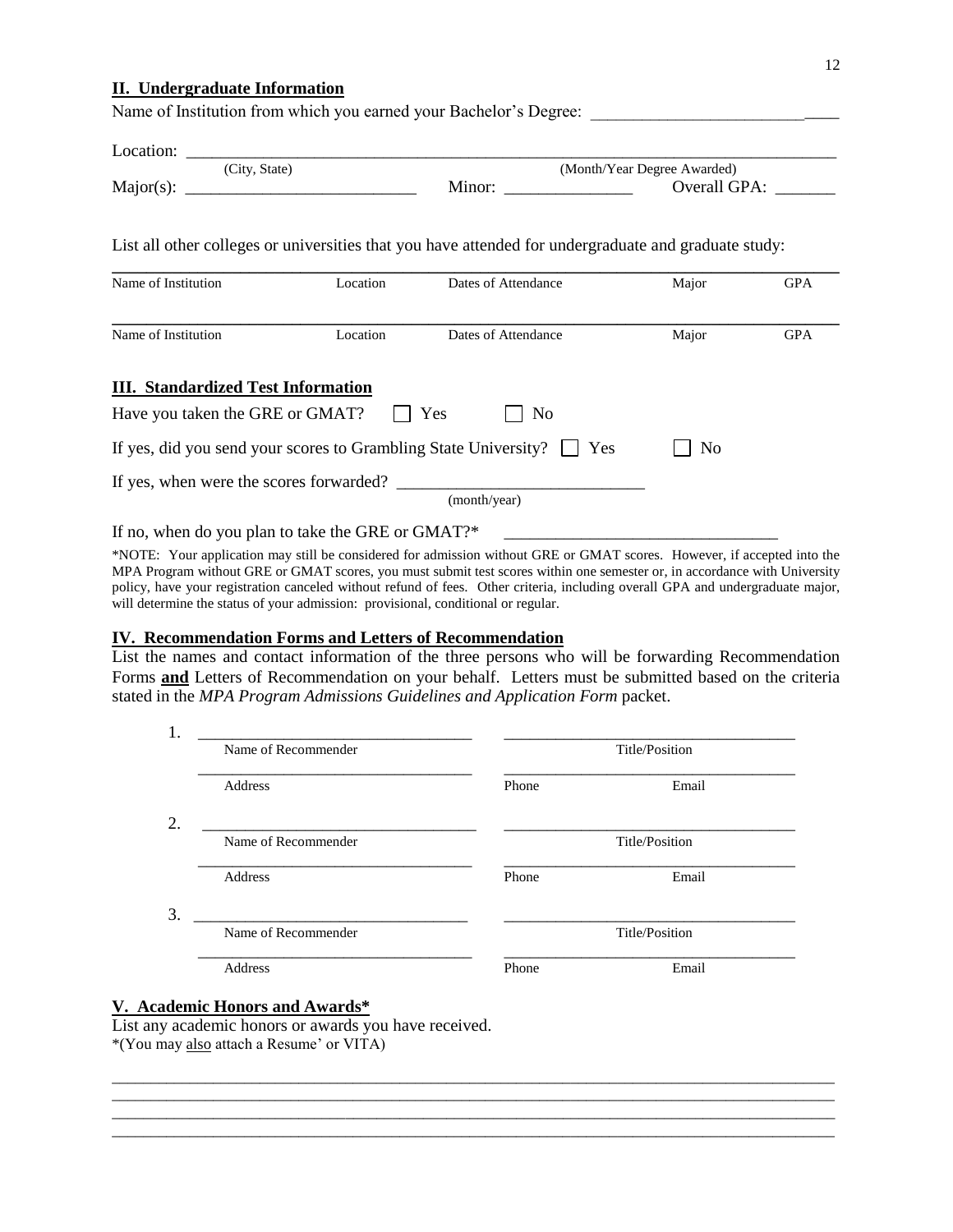## **VI. Extra-Curricular, Co-academic and Professional Organizations\***

List relevant extracurricular or co-academic activities that you participated in as an undergraduate. Also list any professional or scholarly organizations to which you belong. \*(You may also attach a Resume' or VITA)



## **VI. Application Essay**

You are required to submit a "Statement of Purpose for Graduate School" along with your application. Your essay must be typed, double-spaced in 12 point font and should be at least 1,000-1,500 words (2-3 pages). In your essay, you should answer the follow questions:

- *Why do you want to pursue graduate study particularly in the field of Public Administration?*
- *In very specific terms, describe your career goals and explain how the Master of Public Administration (MPA) degree will contribute to your goals.*
- *If you were to choose a topic in Public Administration today to write a research paper, what topic would you choose and why? Does this topic relate to your academic interests and the field of study you wish to pursue? Explain.*
- *How do your interests and abilities match the program and faculty at Grambling State University?*

Keep in mind that your essay is a personal statement and reflection of yourself. Your style and approach to answering the questions above are solely your decision. However, you may wish to include other aspects relevant to your career goals including: academic background and achievements, professional work experience and community service. Essays should be true to the narrative format, containing a clear introduction, a detailed and explanatory body, and a precise conclusion. Essays must be attached to this Application Form.

## **Notice of Decision**

Your completed MPA Application Form and "Statement of Purpose for Graduate School" should be mailed directly to:

## **Attention: MPA Admissions Committee GRAMBLING STATE UNIVERSITY Department of Political Science and Public Administration P.O. Box 4266 135 Woodson Hall Grambling, LA 71245**

Faxed or emailed applications will not be accepted. You will be notified in writing of the Admissions Committee decision as soon as the review process is complete.

| For office use only: |          |                                   |
|----------------------|----------|-----------------------------------|
| Application:         | Accepted | Date Application Received:        |
| Comments:            | Denied   | Reviewed by Admissions Committee: |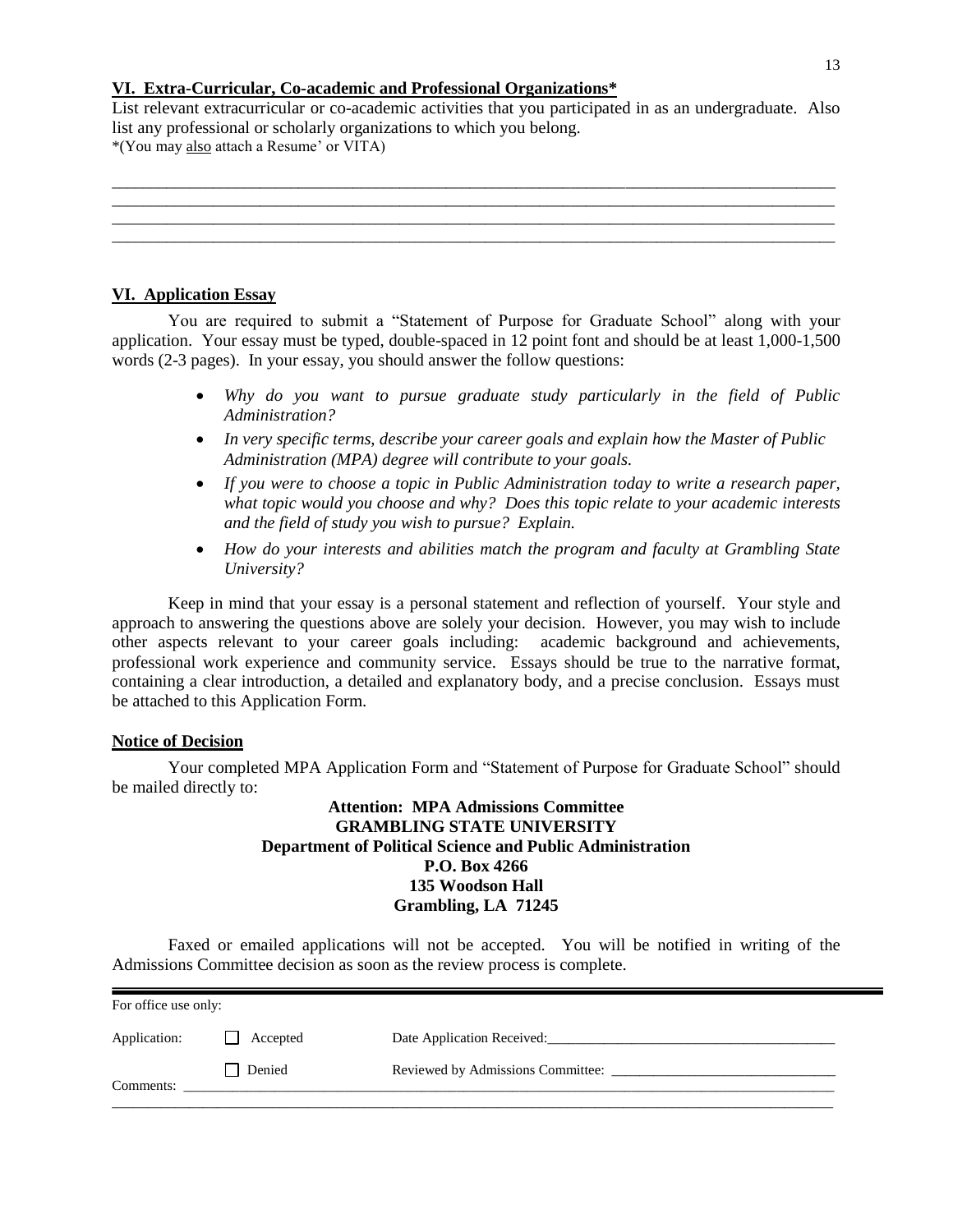

### **RECOMMENDATION FORM**

Applicant's Name (print):  $\frac{1}{1 \cdot 255}$ *Last First Middle*

Please specify intended area of study:

**To the Recommender:** Please respond to the following questions. Please type or print. After completing this form, return it to the School of Graduate Studies and Research. This recommendation is a required part of the application so a prompt return to the School of Graduate Studies and Research is important. The Grambling State University School of Graduate Studies and Research admissions process places a great deal of importance on comments from recommenders. We realize this requires time and effort on your part and we appreciate your assistance.

**To the Applicant and Recommender:** This recommendation will be used only for admission to programs in the Grambling State University School of Graduate Studies and Research. The applicant will have access to the recommendation under the provisions of the Family Educational Rights and Policy Act of 1974 unless he/she waives that right.

**Waiver Release Statement:** I waive my right to see this reference form.

Applicant's signature

**To the Applicant:** Please indicate your full name and intended plan of study above. Give this form to the person you have asked to recommend you. Ask this person to mail this form to the:

School of Graduate Studies and Research Grambling State University GSU Box 4239 Grambling, LA 71245

- 1. How long have you known the applicant and in what capacity?
- 2. What do you consider the applicant's primary talents or strengths as they relate to the applicant's intended area of study?
- 3. In what areas does the applicant need improvement or growth?
- 4. Comment on the applicant's interpersonal skills (effectiveness in establishing and maintaining relationships; working with supervisors, peers, subordinates; willingness to work in a team environment.)
- 5. Please discuss your perception of the applicant's professional potential following the completion of graduate work.

14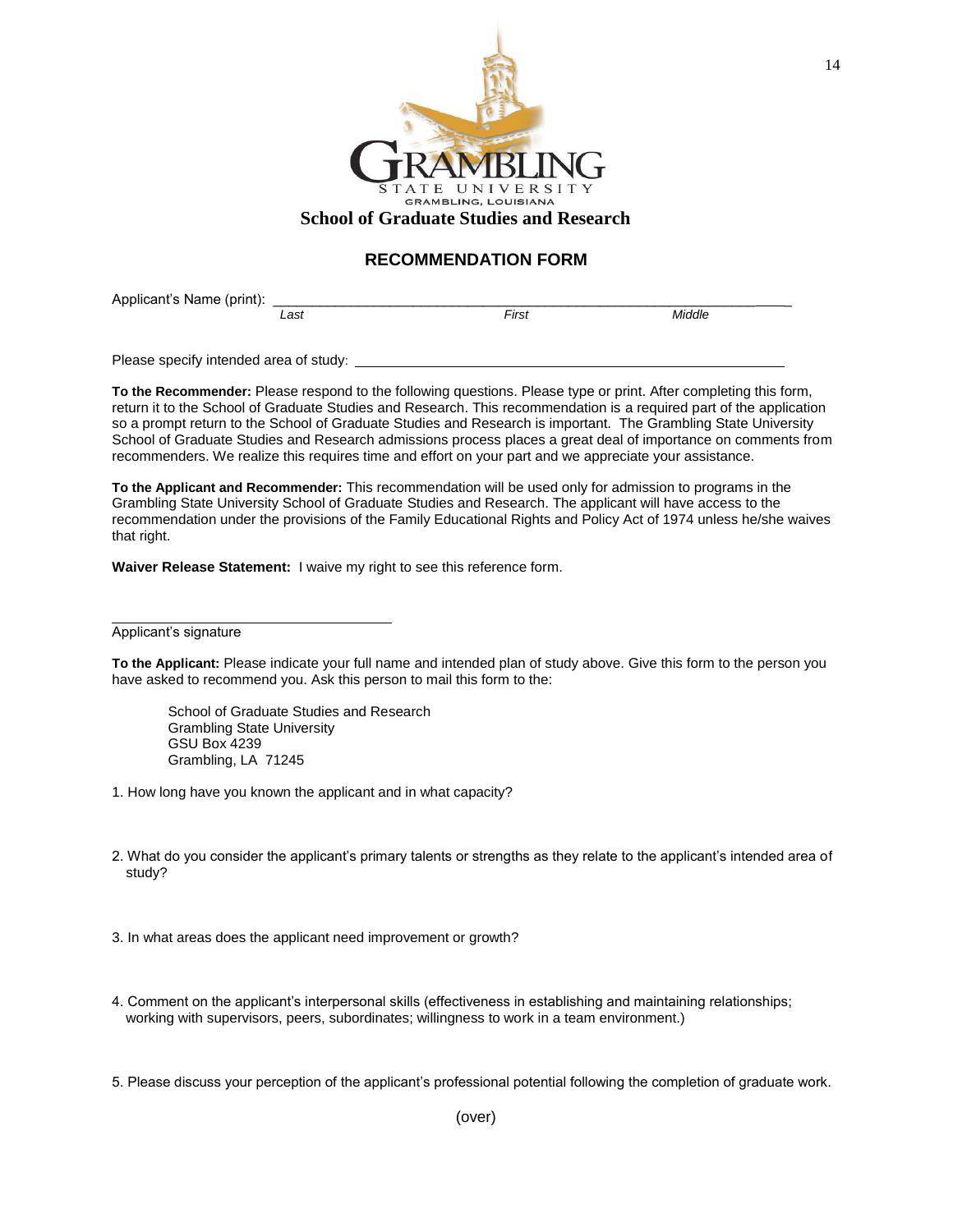For each characteristic below, rank the applicant as compared with those in similar positions.

|                                       | <b>BELOW</b><br>AVERAGE | AVERAGE<br><b>TOP 50%</b> | ABOVE AVERAGE<br><b>TOP 25%</b> | <b>EXCELLENT</b><br><b>TOP 15%</b> | <b>SUPERIOR</b><br><b>TOP 5%</b> | EXCEPTIONAL<br><b>TOP 2%</b> | NOT ABLE TO<br>DETERMINE |
|---------------------------------------|-------------------------|---------------------------|---------------------------------|------------------------------------|----------------------------------|------------------------------|--------------------------|
|                                       | LOWER 50%               |                           |                                 |                                    |                                  |                              |                          |
| Goal orientation                      |                         |                           |                                 |                                    |                                  |                              |                          |
| Self-confidence                       |                         |                           |                                 |                                    |                                  |                              |                          |
| Personal integrity                    |                         |                           |                                 |                                    |                                  |                              |                          |
| Initiative                            |                         |                           |                                 |                                    |                                  |                              |                          |
| Planning<br>skills/time<br>management |                         |                           |                                 |                                    |                                  |                              |                          |
| Written<br>communication<br>skills    |                         |                           |                                 |                                    |                                  |                              |                          |
| Oral<br>communication<br>skills       |                         |                           |                                 |                                    |                                  |                              |                          |
| Ability to work<br>with others        |                         |                           |                                 |                                    |                                  |                              |                          |
| Creativity                            |                         |                           |                                 |                                    |                                  |                              |                          |
| Intellectual ability                  |                         |                           |                                 |                                    |                                  |                              |                          |
| <b>Analytical skills</b>              |                         |                           |                                 |                                    |                                  |                              |                          |
| Motivation                            |                         |                           |                                 |                                    |                                  |                              |                          |
| Maturity                              |                         |                           |                                 |                                    |                                  |                              |                          |
| Leadership<br>potential               |                         |                           |                                 |                                    |                                  |                              |                          |

Additional Comments:

What is your recommendation for this applicant?

| Recommend with Confidence                                  |            |
|------------------------------------------------------------|------------|
| Recommend                                                  |            |
| Recommend with Reservation<br>(Please provide explanation) |            |
| Not Recommended                                            |            |
| Unable to rate                                             |            |
| Recommender's Name (Please print): _                       | Signature: |

Position:

**Please feel free to attach your letter to this document.**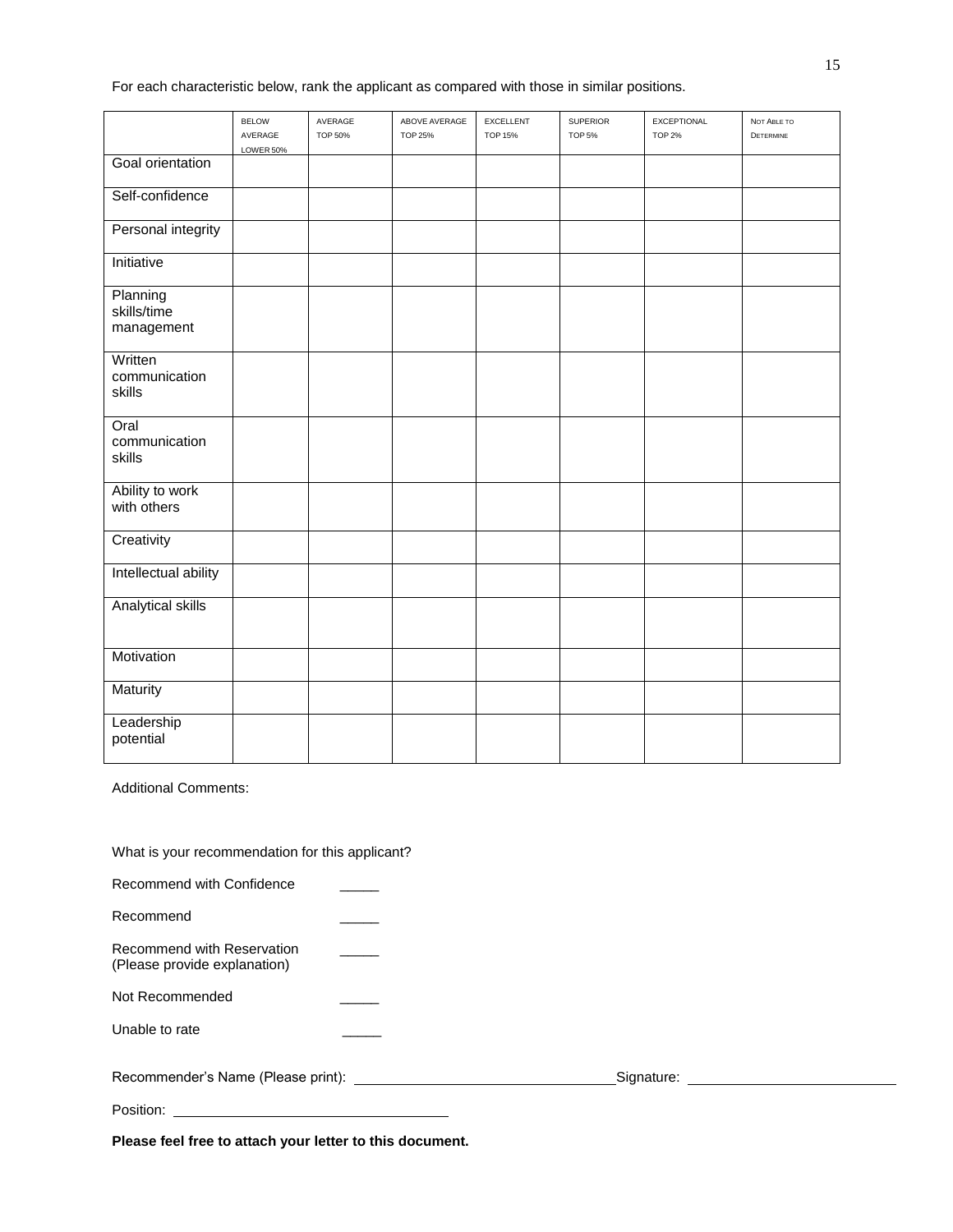

## **RECOMMENDATION FORM**

Applicant's Name (print):  $\frac{1}{\text{Last}}$  First First Middle

*Last First Middle*

Please specify intended area of study:

**To the Recommender:** Please respond to the following questions. Please type or print. After completing this form, return it to the School of Graduate Studies and Research. This recommendation is a required part of the application so a prompt return to the School of Graduate Studies and Research is important. The Grambling State University School of Graduate Studies and Research admissions process places a great deal of importance on comments from recommenders. We realize this requires time and effort on your part and we appreciate your assistance.

**To the Applicant and Recommender:** This recommendation will be used only for admission to programs in the Grambling State University School of Graduate Studies and Research. The applicant will have access to the recommendation under the provisions of the Family Educational Rights and Policy Act of 1974 unless he/she waives that right.

**Waiver Release Statement:** I waive my right to see this reference form.

Applicant's signature

**To the Applicant:** Please indicate your full name and intended plan of study above. Give this form to the person you have asked to recommend you. Ask this person to mail this form to the:

School of Graduate Studies and Research Grambling State University GSU Box 4239 Grambling, LA 71245

- 1. How long have you known the applicant and in what capacity?
- 2. What do you consider the applicant's primary talents or strengths as they relate to the applicant's intended area of study?

3. In what areas does the applicant need improvement or growth?

4. Comment on the applicant's interpersonal skills (effectiveness in establishing and maintaining relationships; working with supervisors, peers, subordinates; willingness to work in a team environment.)

5. Please discuss your perception of the applicant's professional potential following the completion of graduate work.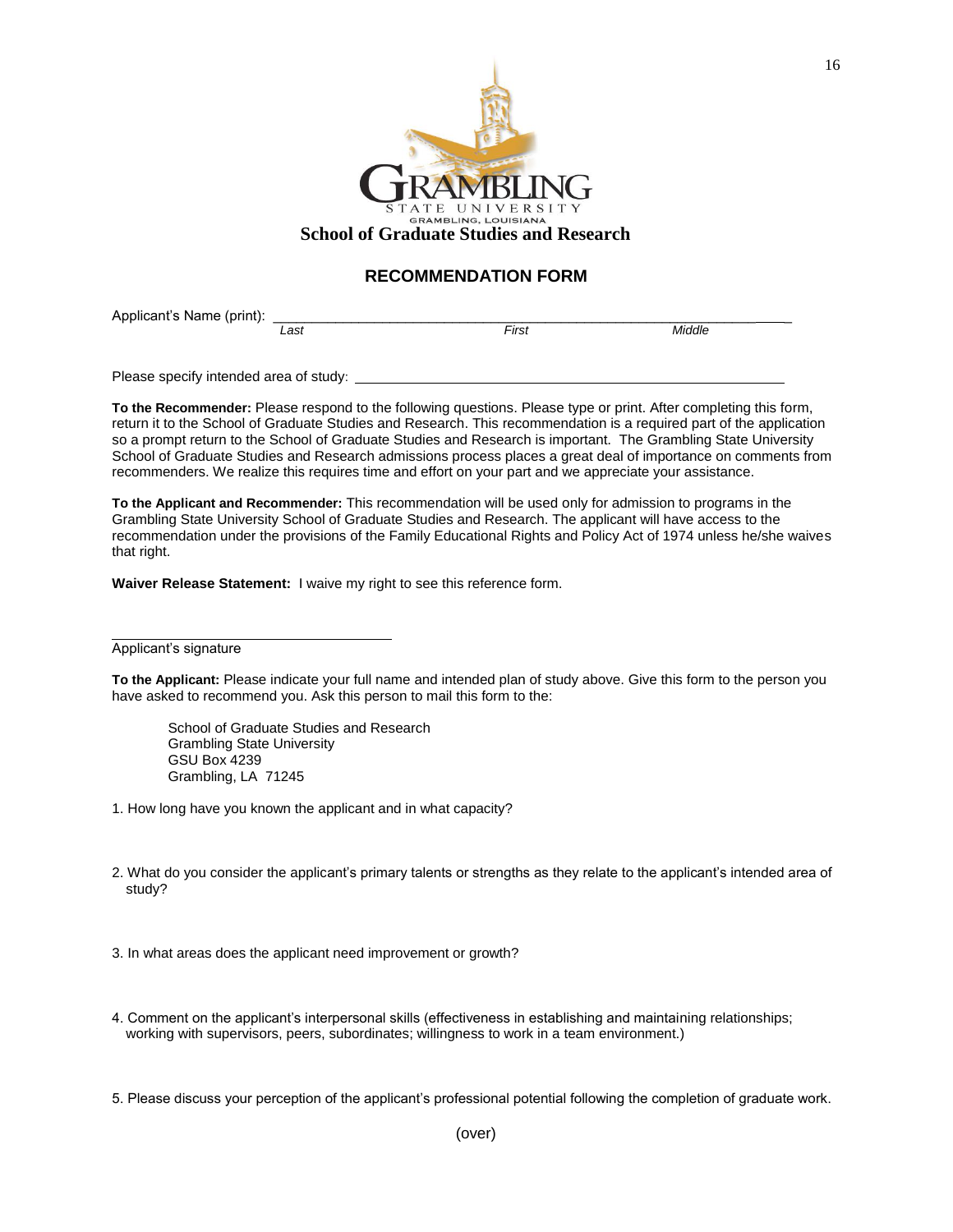For each characteristic below, rank the applicant as compared with those in similar positions.

|                                       | <b>BELOW</b><br>AVERAGE | AVERAGE<br><b>TOP 50%</b> | ABOVE AVERAGE<br><b>TOP 25%</b> | <b>EXCELLENT</b><br><b>TOP 15%</b> | <b>SUPERIOR</b><br><b>TOP 5%</b> | EXCEPTIONAL<br><b>TOP 2%</b> | NOT ABLE TO<br>DETERMINE |
|---------------------------------------|-------------------------|---------------------------|---------------------------------|------------------------------------|----------------------------------|------------------------------|--------------------------|
|                                       | LOWER 50%               |                           |                                 |                                    |                                  |                              |                          |
| Goal orientation                      |                         |                           |                                 |                                    |                                  |                              |                          |
| Self-confidence                       |                         |                           |                                 |                                    |                                  |                              |                          |
| Personal integrity                    |                         |                           |                                 |                                    |                                  |                              |                          |
| Initiative                            |                         |                           |                                 |                                    |                                  |                              |                          |
| Planning<br>skills/time<br>management |                         |                           |                                 |                                    |                                  |                              |                          |
| Written<br>communication<br>skills    |                         |                           |                                 |                                    |                                  |                              |                          |
| Oral<br>communication<br>skills       |                         |                           |                                 |                                    |                                  |                              |                          |
| Ability to work<br>with others        |                         |                           |                                 |                                    |                                  |                              |                          |
| Creativity                            |                         |                           |                                 |                                    |                                  |                              |                          |
| Intellectual ability                  |                         |                           |                                 |                                    |                                  |                              |                          |
| <b>Analytical skills</b>              |                         |                           |                                 |                                    |                                  |                              |                          |
| Motivation                            |                         |                           |                                 |                                    |                                  |                              |                          |
| Maturity                              |                         |                           |                                 |                                    |                                  |                              |                          |
| Leadership<br>potential               |                         |                           |                                 |                                    |                                  |                              |                          |

Additional Comments:

What is your recommendation for this applicant?

| Recommend with Confidence                                  |  |            |  |
|------------------------------------------------------------|--|------------|--|
| Recommend                                                  |  |            |  |
| Recommend with Reservation<br>(Please provide explanation) |  |            |  |
| Not Recommended                                            |  |            |  |
| Unable to rate                                             |  |            |  |
| Recommender's Name (Please print): _                       |  | Signature: |  |

Position:

**Please feel free to attach your letter to this document.**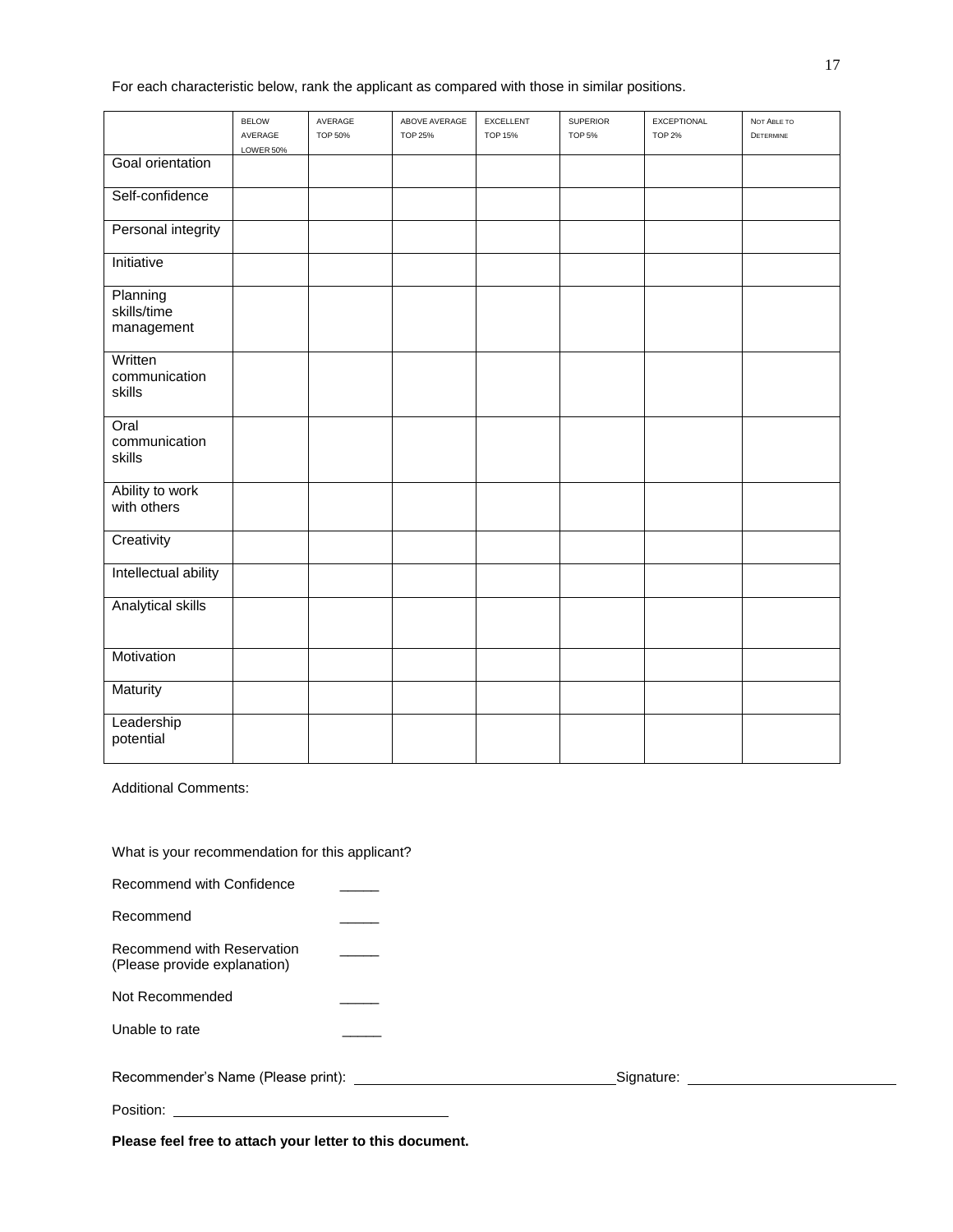

## **School of Graduate Studies and Research**

## **RECOMMENDATION FORM**

Applicant's Name (print):  $\frac{1}{\text{Last}}$ 

*Last First Middle*

Please specify intended area of study:

**To the Recommender:** Please respond to the following questions. Please type or print. After completing this form, return it to the School of Graduate Studies and Research. This recommendation is a required part of the application so a prompt return to the School of Graduate Studies and Research is important. The Grambling State University School of Graduate Studies and Research admissions process places a great deal of importance on comments from recommenders. We realize this requires time and effort on your part and we appreciate your assistance.

**To the Applicant and Recommender:** This recommendation will be used only for admission to programs in the Grambling State University School of Graduate Studies and Research. The applicant will have access to the recommendation under the provisions of the Family Educational Rights and Policy Act of 1974 unless he/she waives that right.

**Waiver Release Statement:** I waive my right to see this reference form.

Applicant's signature

**To the Applicant:** Please indicate your full name and intended plan of study above. Give this form to the person you have asked to recommend you. Ask this person to mail this form to the:

School of Graduate Studies and Research Grambling State University GSU Box 4239 Grambling, LA 71245

- 1. How long have you known the applicant and in what capacity?
- 2. What do you consider the applicant's primary talents or strengths as they relate to the applicant's intended area of study?

3. In what areas does the applicant need improvement or growth?

4. Comment on the applicant's interpersonal skills (effectiveness in establishing and maintaining relationships; working with supervisors, peers, subordinates; willingness to work in a team environment.)

5. Please discuss your perception of the applicant's professional potential following the completion of graduate work.

18